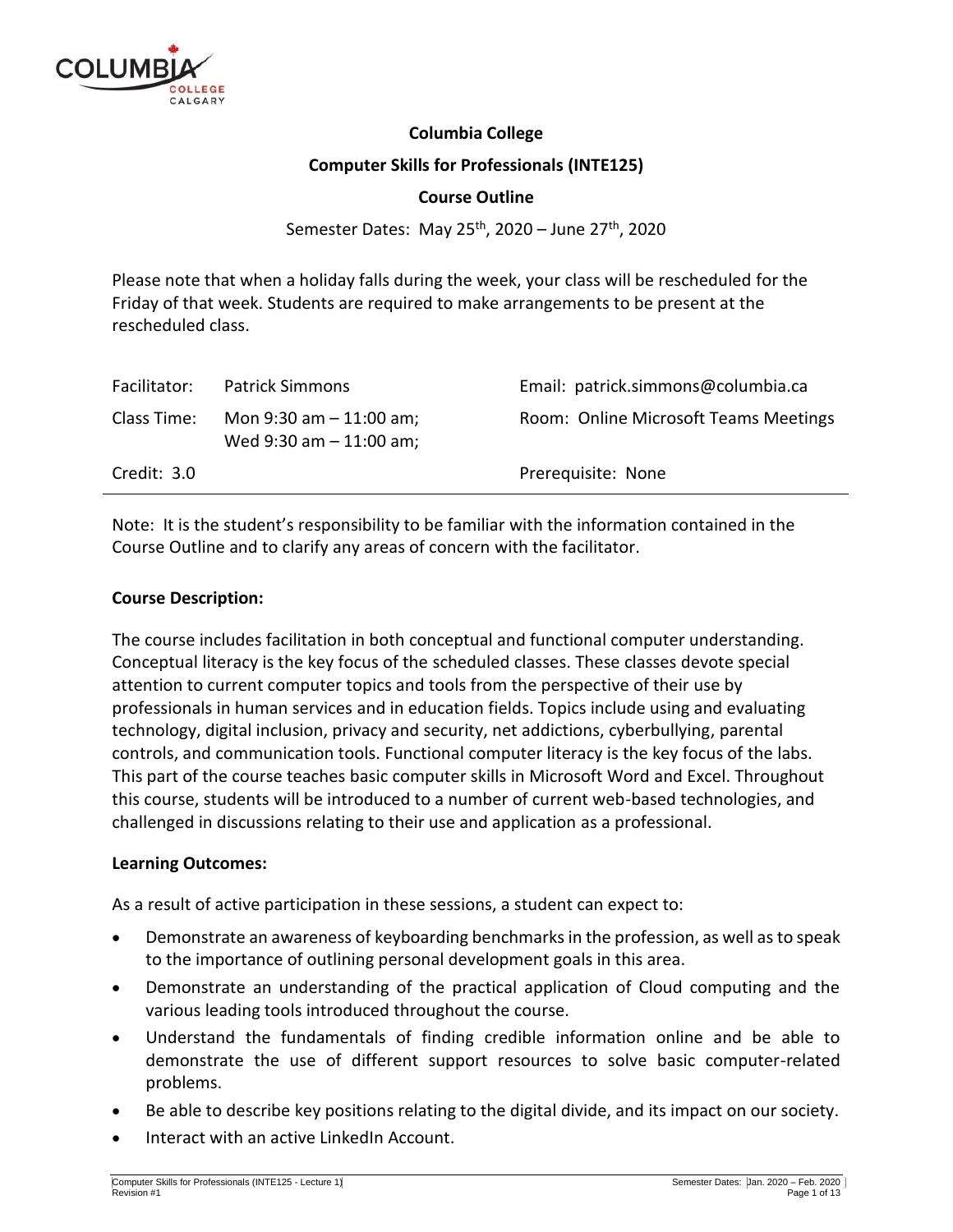- Be able to contribute to a personal blog on technology.
- Understand the basics of computer security, and be able to discuss preventative and corrective solutions to security-related problems.
- Demonstrate a foundational understanding of Net Addictions, Cyberbullying, and Parental Controls and be able to point to online resources accordingly.
- Demonstrate an understanding of social networking, some of the leading resources, as well as some of their strengths and weaknesses.
- Use Microsoft Word, Excel, Powerpoint, OneNote, Teams and other related software for regular applications.

# **Course Format:**

This course uses a variety of teaching/learning methods including discussion, personal reflection, experiential exercises, student presentations, role-plays, group activities and especially case studies. Our faculty aims to create a learning environment where the learner is actively engaged in inquiry, critical thinking and problem solving. The classroom provides you with a place where you can learn with and from others in a cooperative and collaborative manner.

You are expected to take a very active part in class discussions and take responsibility for your own learning. Be a positive and co-operative team member. Columbia College uses a facilitation model of instruction where the facilitator's role is to facilitate your learning. The expectation is that you will come to class prepared with pre-class homework completed. Your facilitator will engage you in activities that are based on your completed homework and readings. Your enthusiastic and positive approach in the classroom will create an atmosphere that will help every student develop the knowledge, skills and attitudes that are needed for success.

How you conduct yourself in our classes will, to a large extent, mirror your conduct in society and your future work site. For example, if you have a tendency to ask questions, challenge the ideas of others in a respectful manner, draw out the best from your colleagues, and encourage both group development and task accomplishment in this class, it is likely you will do the same at work. A high level of student involvement and developing professionalism is expected in the classroom as you work towards your goal.

# **Required Textbooks and Equipment:**

- Office 365 Student Account;
- LinkedIn Account
- Microsoft Educator Community Account
- SIMnet Online Access; Assigned online Video Cases / Tutorials and e-Readings.

# **Homework Assignment Due for the First Class:**

Read this syllabus and prepare to discuss in class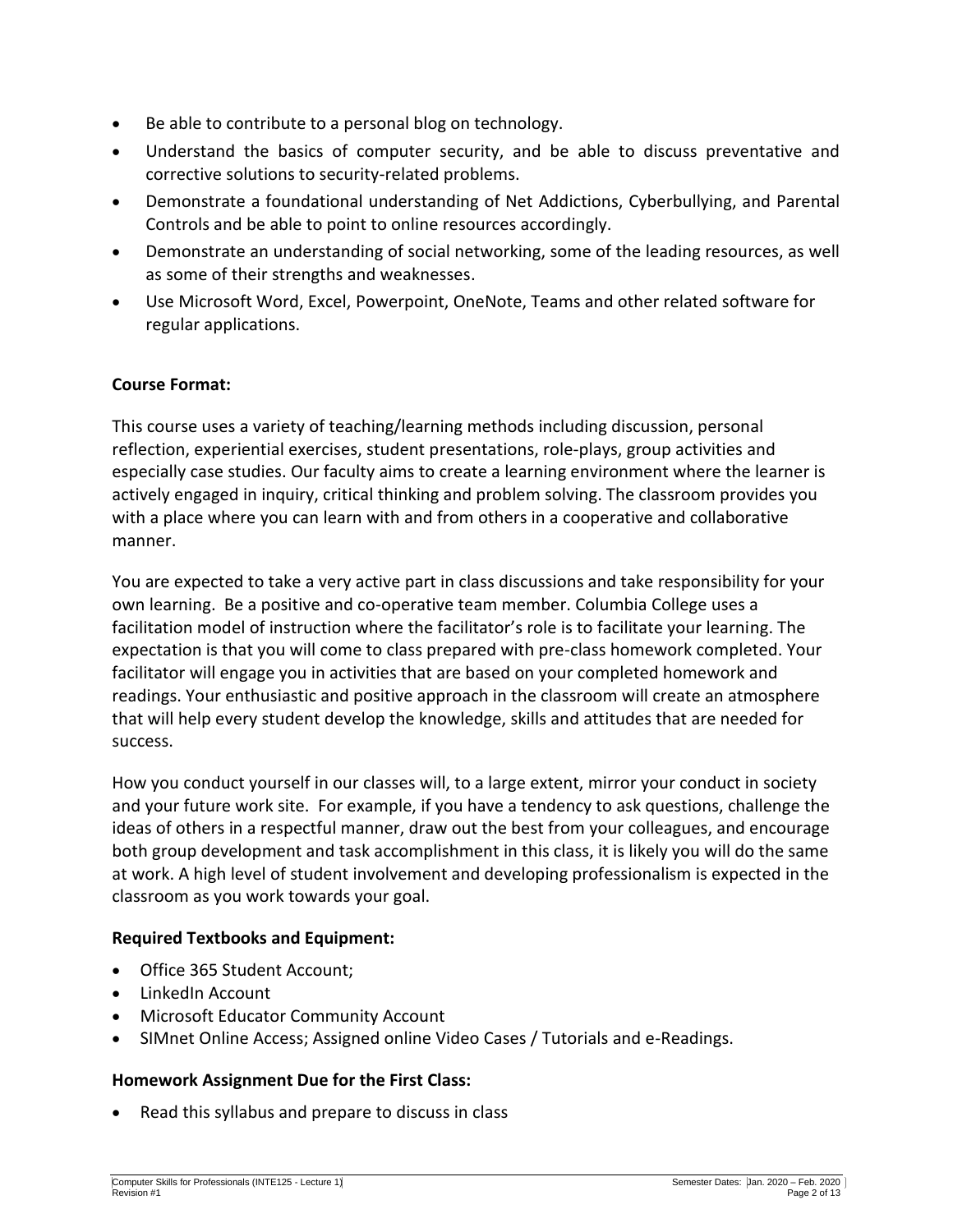• Login to the INTE125 Moodle course page at [https://portal.columbia.ab.ca](https://portal.columbia.ab.ca/) and complete all of the pre-work activities for Class 1 (Note: Moodle course page will be accessible Saturday, May 23rd, 2020).

# **Evaluation - Assessment of Student Performance:**

The final grade in the course will be based on the following elements. Wherever possible facilitators will use rubrics to assess your performance and offer feedback. To receive credit for this course, you must successfully complete all of the computer labs, as well as submit all of the Technology Journals.

| <b>Title of Assignment/Examination</b>                  | Due Date           | Weight |
|---------------------------------------------------------|--------------------|--------|
| LinkedIn Student Profile Assignment                     | Class 3            | 5%     |
| <b>Keyboarding Assignment</b>                           | Class $1-10$       | 10%    |
| Student Technology Blog (continuous<br>throughout term) | Class 10           | 20%    |
| <b>Microsoft Education Badges</b>                       | Class <sub>7</sub> | 10%    |
| <b>Pre-Class SIMNet Activities</b>                      | Classes 1-10       | 20%    |
| Microsoft Word and Microsoft Excel Projects             | Classes 2-10       | 35%    |

# **Grading:**

Grades for each component will be added together at the end of the semester. The final total will be translated to the Columbia College's 4.0 grading scale as follows:

*Marking and Grading Conversion:*

| <b>Description</b> | <b>Letter Grade</b> | <b>Grade Points</b> |     | <b>Percentage Scale</b> |
|--------------------|---------------------|---------------------|-----|-------------------------|
|                    | A+                  | 4.0                 | 100 | 95                      |
| Excellent          | A                   | 4.0                 | 94  | 90                      |
|                    | A-                  | 3.7                 | 89  | 85                      |
|                    | $B+$                | 3.3                 | 84  | 80                      |
| Good               | B                   | 3.0                 | 79  | 75                      |
|                    | <b>B-</b>           | 2.7                 | 74  | 70                      |
|                    | $C+$                | 2.3                 | 69  | 65                      |
| Satisfactory       | C                   | 2.0                 | 64  | 60                      |
|                    | $C-$                | 1.7                 | 59  | 55                      |
| Poor               | D                   | 1.0                 | 54  | 50                      |
| Failure            | F                   | 0.0                 | 49  | 0                       |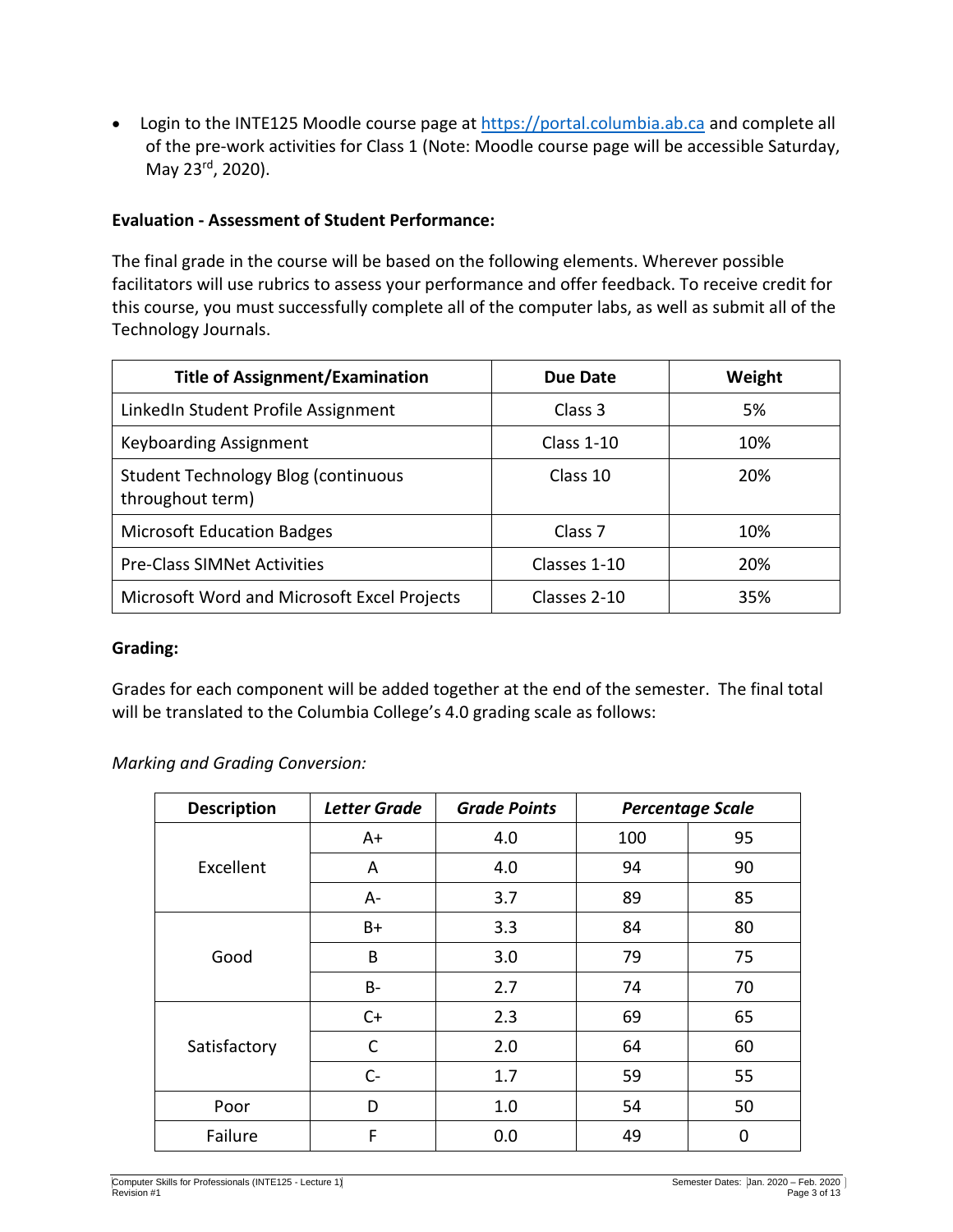Note: The mastery learning level for this course is 70%. Students need to obtain 70% or greater in order to receive credit for this course. Students will be able to repeat labs in order to obtain the mastery learning level.

# **Submission and Completion of Assignments:**

You are expected to submit assignments by the due date. Any late assignments may be assessed a marking penalty of 5%. If you are unable to submit an assignment on the due date, you must request an extension **before** the due date by filling out an *Application for Assignment Extension form (SSPP-F012)* that is to be submitted to the Department Chair for approval. This form is available on Columbia's website, Bldg. 802 – Main Office and from Department Chairs.

# **Attendance Requirements:**

Columbia College believes that students are committed to their program and learning experiences. However, it is understood that there are times when students may be absent. Any absences can be viewed as a potentially serious disruption of the learning process and necessary achievement of the learning objectives. Being late is also considered unacceptable as it interferes with the learning opportunities of others. Unavoidable absences or lateness must be reported to the course facilitator in advance. Please refer to Columbia College's *Attendance Policy and Regulations (ADM-P151)* for detailed information on Attendance Requirements.

# **Academic Integrity:**

Academic dishonesty is a serious offence and can result in suspension or expulsion from Columbia College.

There is no tolerance for academic dishonesty and any student caught plagiarizing is subject to serious sanctions as outlined in the *Student Code of Conduct Policy (ADM-P229)*. Students are encouraged to familiarize themselves with this policy and avoid any behavior that could possibly be seen as cheating, plagiarizing, misrepresenting, or putting into question the integrity of one's academic work.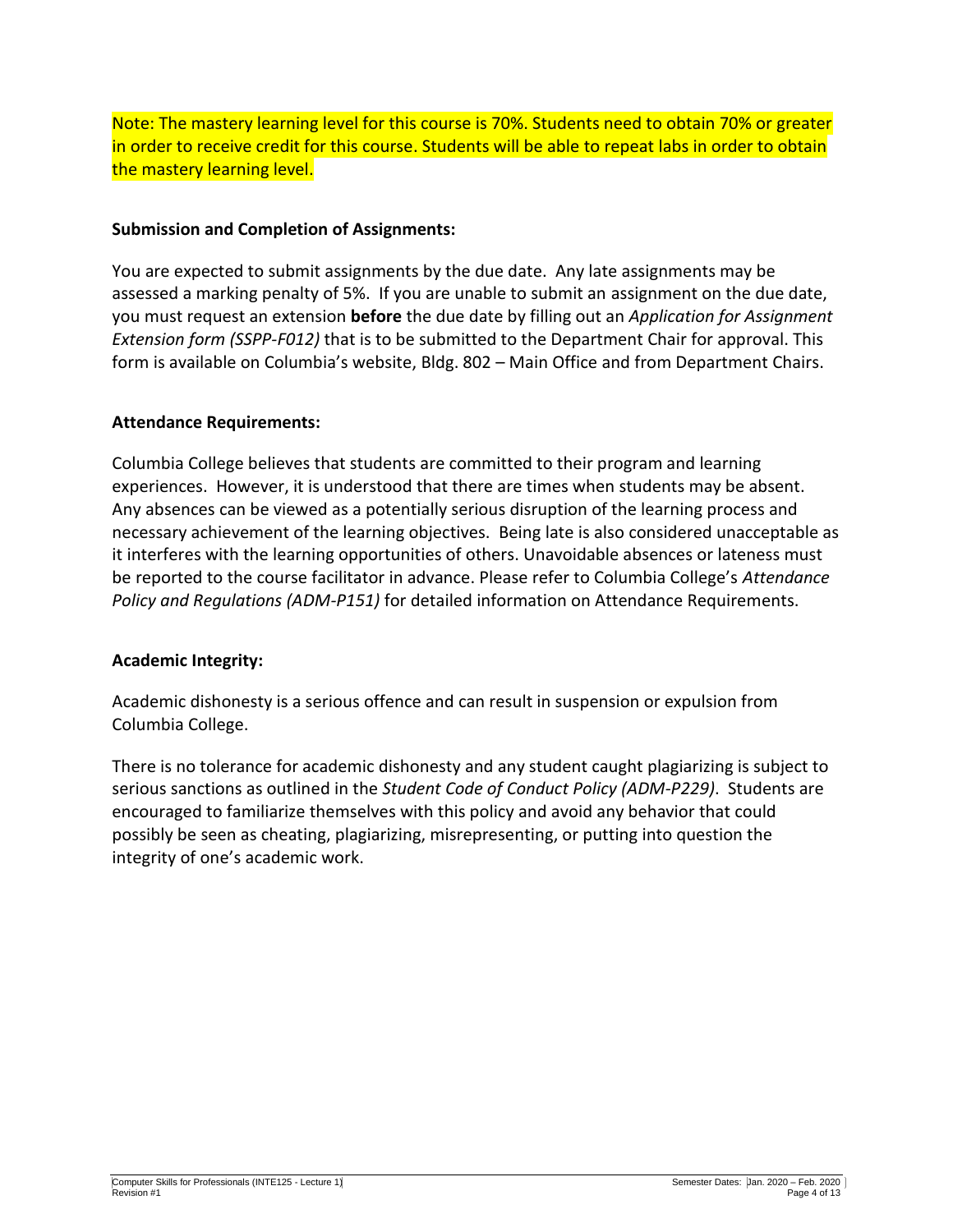# **Student Conduct:**

It is the responsibility of each student to uphold the expectations and responsibilities outlined in the *Student Code of Conduct Policy (ADM-P229)* and any additional requirements established by your program.

Generally, each student will:

- be respectful and courteous toward others;
- demonstrate appropriate and supportive communication skills, and coach, assist, advise and otherwise support other students in their studies;
- manage any personal stress and conflict in a positive and resourceful manner, and assist others to do the same;
- be dressed in a manner appropriate for their workplace or learning environment, as established by the program;
- conduct themselves in a professional manner with regard to their communication with others and their behavior in class;
- conduct themselves with academic integrity in all of their learning activities, tests, exams, and assignments
- keep up with day-to-day classroom and course expectations.

# **Important Dates:**

| <b>Description</b>                               | Date                                                                                                                   |
|--------------------------------------------------|------------------------------------------------------------------------------------------------------------------------|
| Last to add/drop courses                         | 5 school operating days from the start of the<br>semester OR before the third scheduled class,<br>whichever is greater |
| Last day to withdraw without academic<br>penalty | 50% or less of the semester has been completed                                                                         |

# **Appeals:**

Please refer to the *Student Appeal Policy (ADM-P177)*.

# **Students with Temporary or Permanent Disabilities:**

Students with temporary or permanent disabilities may apply for accommodations. To be considered for an accommodation, a student must register with Columbia College's Disability Services by making an appointment with a Disability Services Advisor – Main Office – Bldg. 802 or emailing [disabililtyservices@columbia.ab.ca.](mailto:disabililtyservices@columbia.ab.ca) The Department Chair or facilitator is not able to provide you with any accommodations without you taking this step. Please refer to Columbia College's website to review *the Accommodation Policy and Handbook (ADM-P188)*.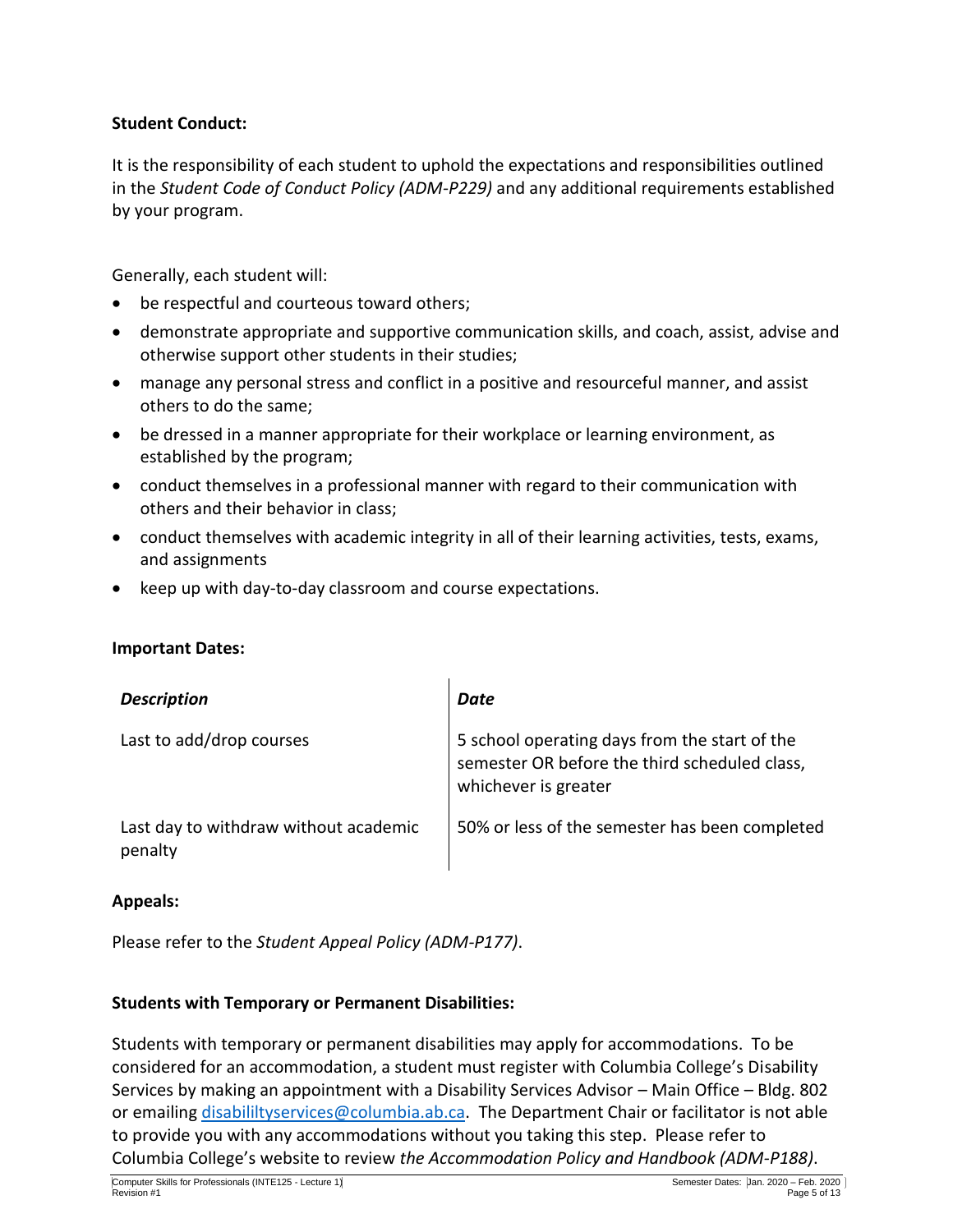# **Student Support:**

Students should be aware that Life Coaching, Career and Disability Services, and Student Support Services (i.e. tutoring, academic strategists, etc.) are provided by Columbia College. Inquire how to request these services at the Main Office in building 802. It is the student's responsibility to discuss their specific learning needs with the appropriate service provider.

Call Student LifeWorks toll-free, any time: 1-877-418-1537

You can also visit [www.lifeworks.com](http://www.lifeworks.com/)

(username: Columbia College; password: LifeWorks).

# **Class Schedule/Overview:**

Please note that this schedule is subject to change. Any changes or cancellations will be emailed to you. It is your responsibility to check the email address you have given to the school on a daily basis for any messages from the Department Chair/designate, facilitator or College Administration. It is the student's responsibility to be familiar with the information contained in the Course Outline and to clarify any areas of concern with the facilitator.

Please note: Introducing Technologies may change as new programs being identified and explored may vary from course to course and are based on a review of the specific needs/interests of each group.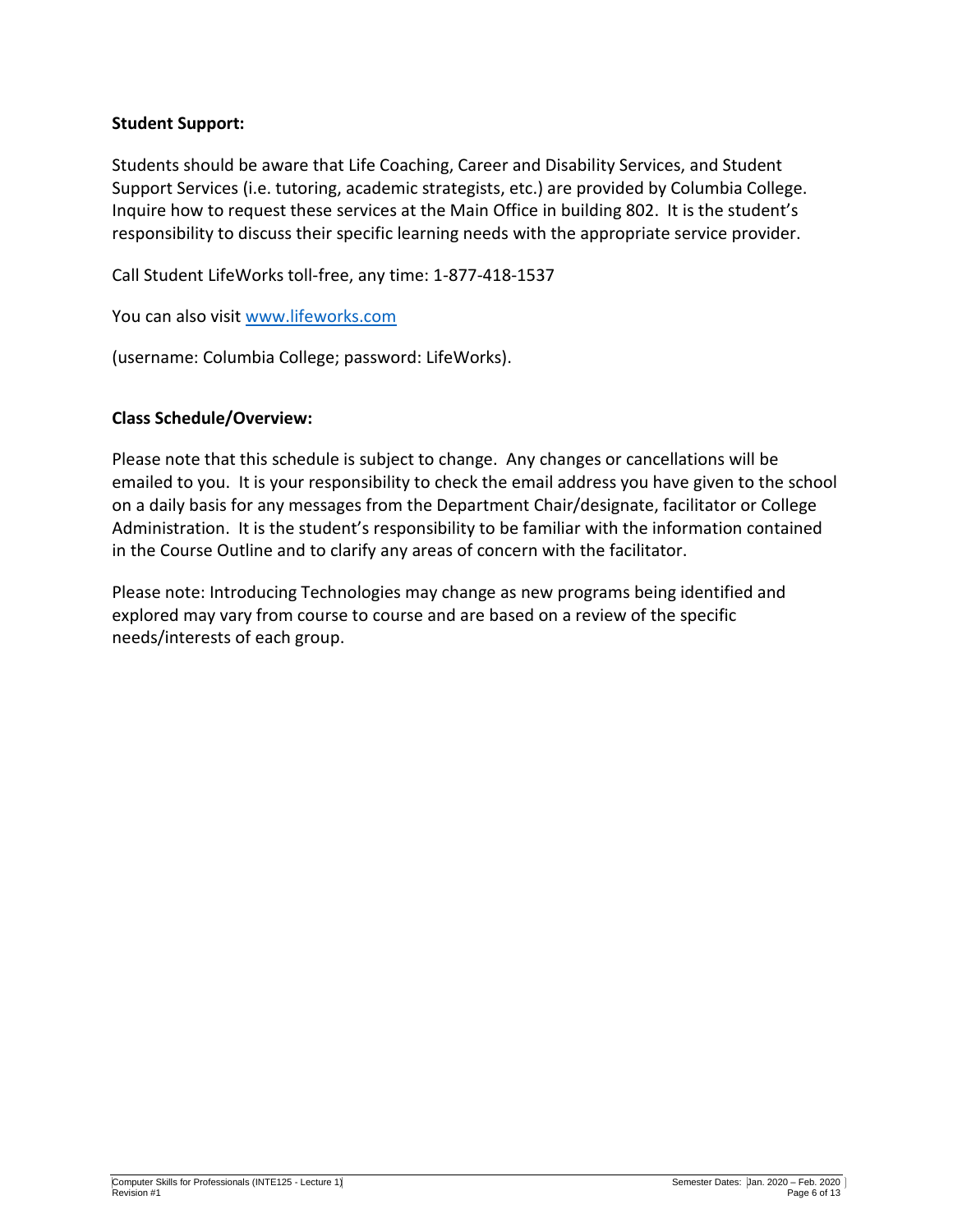| <b>Class Session</b>                              | <b>Topics</b>                                                                                                                                                                                                                                                                                                                        | <b>Pre-Class Readings/Videos</b>                                                   |
|---------------------------------------------------|--------------------------------------------------------------------------------------------------------------------------------------------------------------------------------------------------------------------------------------------------------------------------------------------------------------------------------------|------------------------------------------------------------------------------------|
|                                                   | Theory / Chapter Review:<br>Internet Browsers<br><b>Using OneDrive</b>                                                                                                                                                                                                                                                               | SIMnet Pre-Work<br>Connectivism<br>Did You Know Video<br>Digital Divide Video      |
| Class 1<br>May 25 <sup>th</sup> , 2020            | Introducing Technologies:<br>https://www.typing.com/<br>https://www.linkedin.com/<br>https://www.office.com/<br>$\bullet$<br>https://education.microsoft.com                                                                                                                                                                         |                                                                                    |
|                                                   | Labs:<br><b>Using OneDrive</b><br><b>Internet Browsers</b>                                                                                                                                                                                                                                                                           | <b>SIMnet Pre-Work</b>                                                             |
| Class <sub>2</sub><br>May 27 <sup>th</sup> , 2020 | Application Software - Chapter 3 (CE)<br>٠<br>Microsoft Word Project 1<br>Introducing Technologies:<br>https://www.khanacademy.org/<br>$\circ$<br>https://ca.ixl.com/<br>$\circ$<br>https://quizlet.com/<br>$\circ$<br>https://study.com/<br>$\circ$<br>https://www.coursera.org/<br>$\circ$<br>https://calgarylibrary.ca<br>$\circ$ | <b>SIMnet Pre-Work</b>                                                             |
| Class 3<br>June 1st, 2020                         | Microsoft Word Project 2<br><b>Introducing Technologies</b>                                                                                                                                                                                                                                                                          | <b>SIMnet Pre-Work</b>                                                             |
| Class 4<br>June 3rd, 2020                         | Microsoft Word Project 3<br><b>Introducing Technologies</b>                                                                                                                                                                                                                                                                          | <b>SIMnet Pre-Work</b><br><b>LinkedIn Student Profile</b><br><b>Assignment Due</b> |
| Class <sub>5</sub><br>June 8th, 2020              | Microsoft Word Project 4<br><b>Introducing Technologies</b>                                                                                                                                                                                                                                                                          | <b>SIMnet Pre-Work</b>                                                             |
| Class <sub>6</sub><br>June 10th, 2020             | Privacy, Security, and Ethics - Chapter<br>$9$ (CE)<br><b>Introducing Technologies</b>                                                                                                                                                                                                                                               | <b>SIMnet Pre-Work</b>                                                             |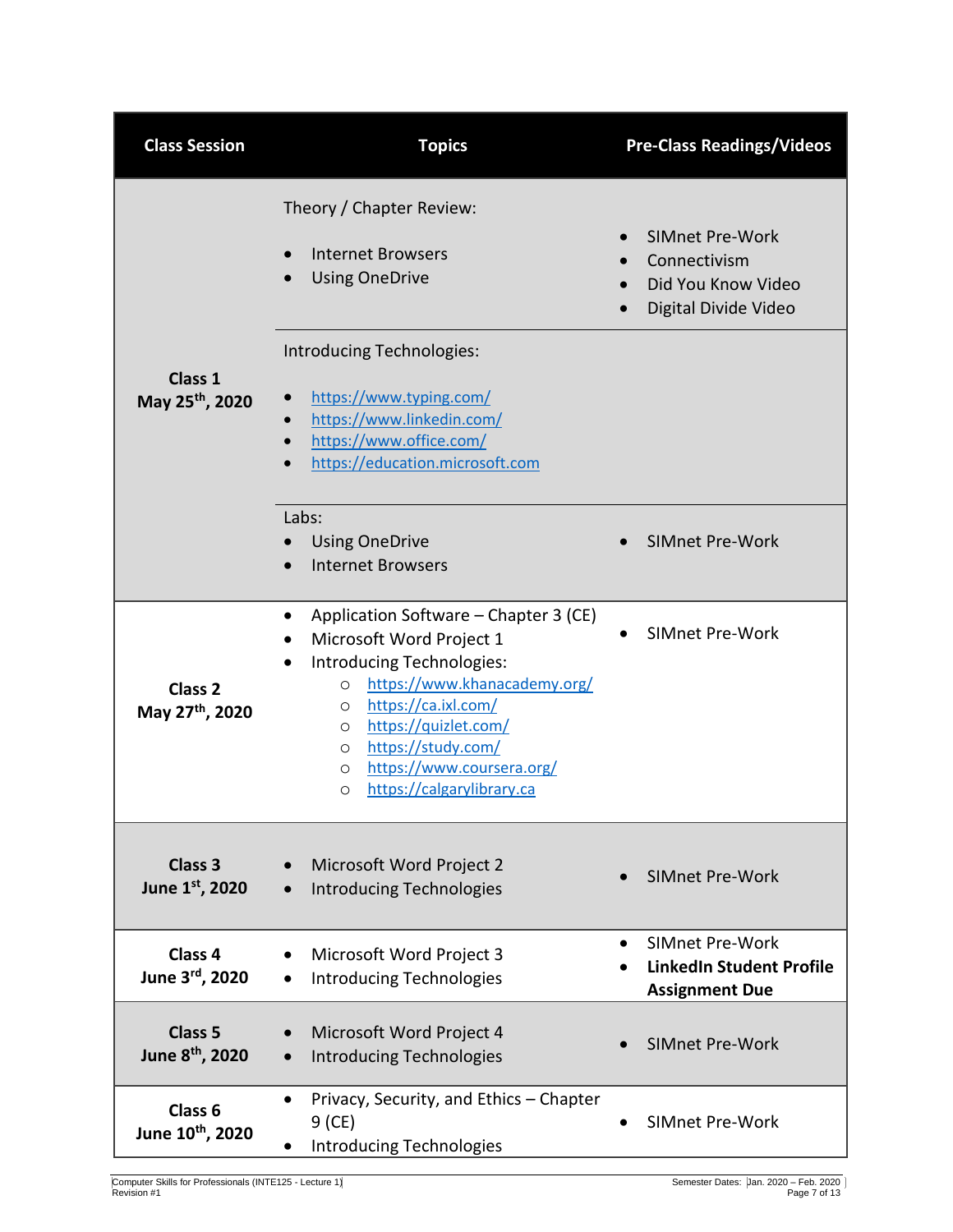| <b>Class Session</b>                               | <b>Topics</b>                                                                          | <b>Pre-Class Readings/Videos</b>                                                                                                                                          |
|----------------------------------------------------|----------------------------------------------------------------------------------------|---------------------------------------------------------------------------------------------------------------------------------------------------------------------------|
| Class <sub>7</sub><br>June 15 <sup>th</sup> , 2020 | Microsoft Excel Project 1<br>$\bullet$<br><b>Introducing Technologies</b><br>$\bullet$ | SIMnet Pre-Work<br><b>Microsoft Education</b><br><b>Badges Due</b>                                                                                                        |
| Class 8<br>June 17 <sup>th</sup> , 2020            | Microsoft Excel Project 2<br>Introducing Technologies                                  | SIMnet Pre-Work                                                                                                                                                           |
| Class 9<br>June 22nd, 2020                         | Microsoft Excel Project 3<br>$\bullet$<br><b>Introducing Technologies</b>              | <b>SIMnet Pre-Work</b>                                                                                                                                                    |
| Class 10<br>June 24th, 2020                        | Microsoft Excel Project 4<br><b>Introducing Technologies</b><br>$\bullet$              | SIMnet Pre-Work<br><b>Student Technology</b><br><b>Blogs Due</b><br><b>End Course Keyboarding</b><br>Test<br><b>Keyboarding Log/Goal</b><br>$\bullet$<br><b>Sheet Due</b> |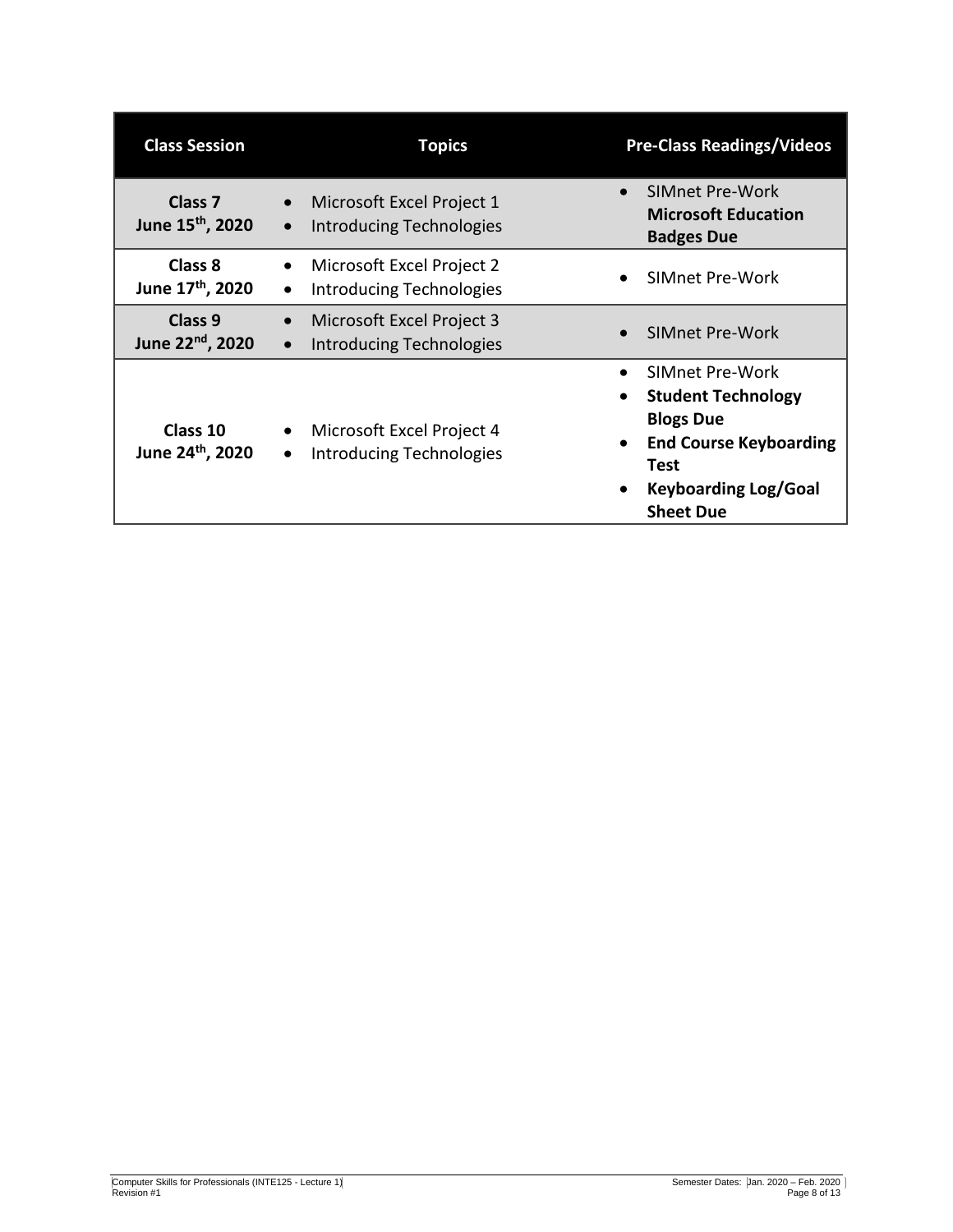# **Appendix 1 Assignment Outlines**

**LinkedIn Student Profile Assignment Due Date: Class 4, 11:59 PM Weight: 5%**

**Learning Objective:** At the conclusion of this activity, students should be able to:

Part A: Effectively navigate the LinkedIn user interface and assess how LinkedIn can be used for professional networking activities.

Part B: Have successfully created their professional profile in their LinkedIn Account.

# Part A: Create your LinkedIn Account

The purpose of this activity is to introduce students to the following:

- Create a LinkedIn Account
- Become familiar with the overall purpose and usefulness of LinkedIn as a professional networking tool
- Be introduced to LinkedIn Learning and participate in the completion of a LinkedIn Learning course
- To add the LinkedIn Learning Course Certificate to your professional portfolio

Step 1: Go to [www.linkedin.com](http://www.linkedin.com/)

- Step 2: Follow sign-up instructions to create a new profile
- Step 3: Complete the 'Learning LinkedIn for Students' course at LinkedIn Learning

Part B: Create your LinkedIn Profile

- Step 1: Open your LinkedIn account
- Step 2: Follow Rubric Handout to create a standout student profile
- Step 3: Submit your assignment by sending an invitation request to your facilitator

#### Hint 1: Make sure to use *Columbia College Calgary* for the name in your Education profile Hint 2: Make sure to join the following University/ College group: *Education Assistant Professional Program or Human Services Professional Program*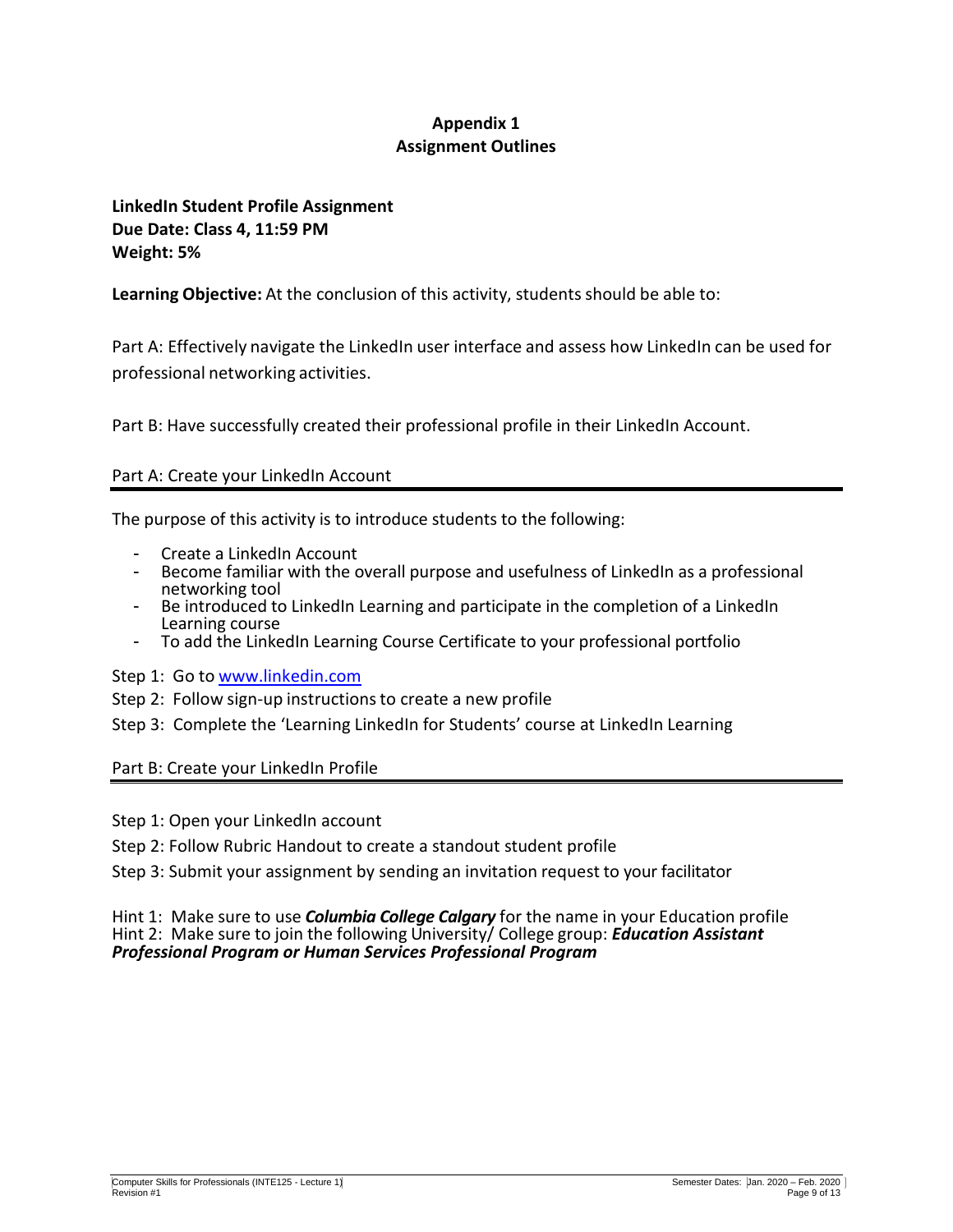# **LinkedIn Rubric Handout:**

| Task#          | <b>Task Name</b>                  | <b>Description of Requirement</b>                                                                                                          | Weight         |
|----------------|-----------------------------------|--------------------------------------------------------------------------------------------------------------------------------------------|----------------|
| 1              | Photo                             | Included a professional headshot                                                                                                           | 1              |
| $\overline{2}$ | Write a Headline                  | Created a unique headline                                                                                                                  | 1              |
| 3              | <b>Professional Summary</b>       | Included a concise paragraph akin to cover letter                                                                                          | 5              |
| 4              | Experience                        | Included at least 2 jobs                                                                                                                   | 1              |
| 5              | Education                         | Used the correct University/School name to<br>connect with LinkedIn Alumni Network; Completed<br>at least degree, specialization and years | 1              |
| 6              | Skills and Expertise,<br>Keywords | Added at least 5 skills to the profile                                                                                                     | 1              |
| 7              | Recommendations                   | Has at least 1 recommendation                                                                                                              | 1              |
| 8              | Location and Industry             | Has added both location and industry to profile                                                                                            | 1              |
| 9              | Create a Unique URL               | Has created a unique, professional URL                                                                                                     | 1              |
| 10             | <b>Get Connected</b>              | Joined at least 1 College group and 1 professional<br>group                                                                                | $\overline{2}$ |
|                |                                   | <b>Final Grade</b>                                                                                                                         | /15            |

The following rubric will be used for grading the assignment: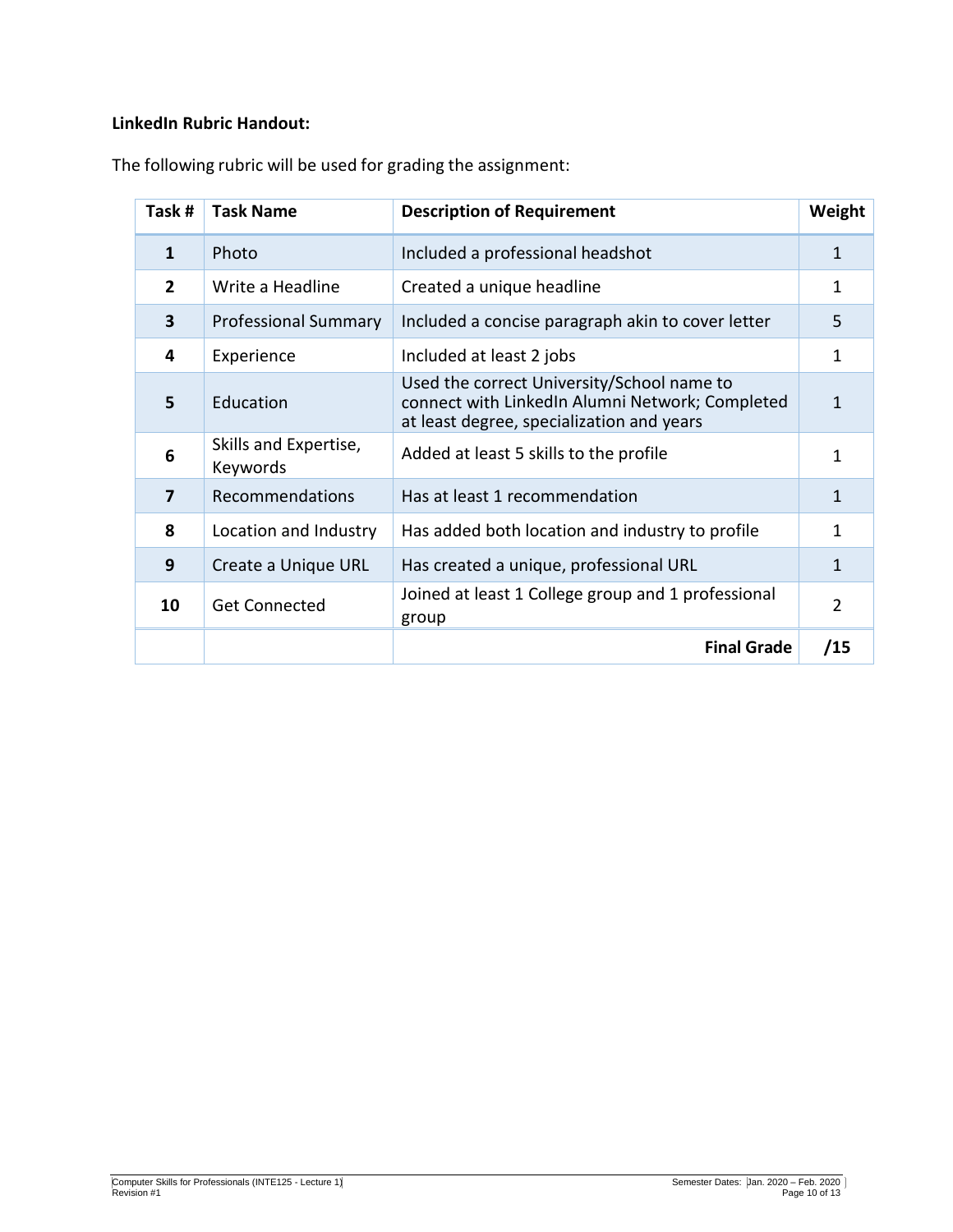# **Student Technology Blog Due Date: Class 10 at 11:59 pm Weight: 20%**

Students are required to create blog entries of one of the following three topics:

| Topic                        | What to Include in Blog                           |
|------------------------------|---------------------------------------------------|
|                              | What is the story? Why is it relevant? Reaction   |
| Review of a current IT based | from community? Impact on industry and/or         |
| story (In the news)          | future career path? Is the resource credible (why |
|                              | or why not)?                                      |
|                              | What is the application, computer program  for    |
| App Review (Computer or      | what kind of computer device? Why is it           |
| phone apps)                  | relevant? Reaction from community? Impact on      |
|                              | industry and/or future career path?               |
|                              | What is the website's purpose? Why is it          |
| <b>Website Review</b>        | relevant? Is the website credible (why or why     |
|                              | not)? Impact on industry and/or future career     |
|                              | path?                                             |

Individual Blog Format/Content Requirements (each blog must include):

- Appropriate Sources Used and Cited (ie. a cite or topic related to your career) (1 pt)
- Content (falls within the 150-350 length and contains no spelling, grammar or punctuation errors) (1 pt)
- Impact on industry and/or career path is addressed and relevant. (1 pt)

Students can do their blog using:

- Sway
- Powerpoint
- Word
- Other software (i.e. Prezi just confirm with facilitator first)

Student Technology Blog's are worth 25% of the final grade, and consists of 45 marks. Each blog is worth 3 marks. Assuming a student is graded 3/3 for each blog, see below on the total number of blogs and their corresponding grade.

| # of Blog      | Grade | %    |
|----------------|-------|------|
| <b>Entries</b> |       |      |
| 15             | A+    | 100% |
| 12             | А     | 90%  |
| 10             | B+    | 85%  |
| ٩              |       | 80%  |
| 8              | В-    | 75%  |
|                | C+    | 70%  |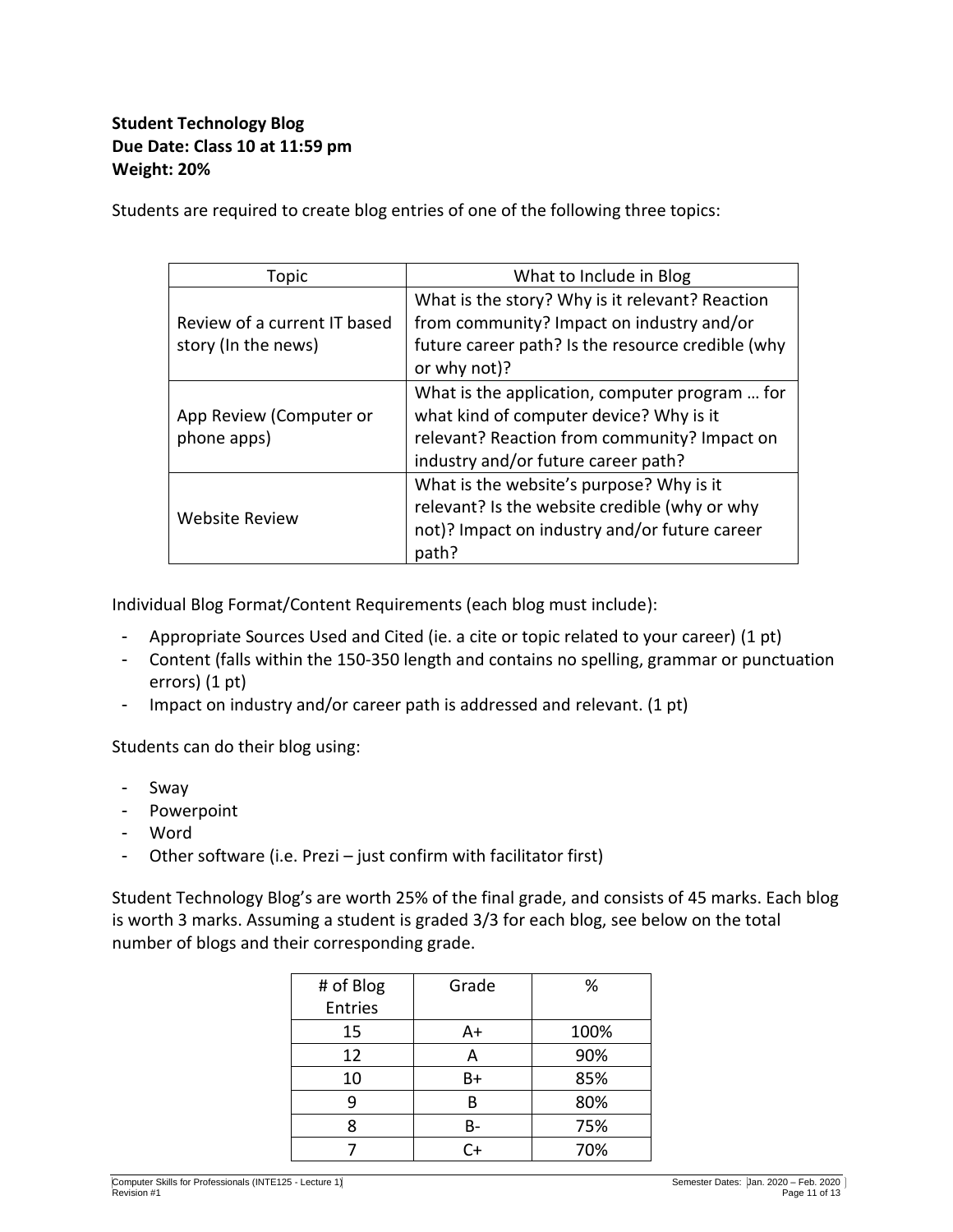| - | CED/ |
|---|------|
|   |      |

**Keyboarding Log/Goal Sheet Due Date: Class 10, 11:59 PM Weight: 10%**

This grade is broken up into 2 parts.

Part 1: Completed Keyboarding Log/Goal Sheet with minimum of 10 minutes a day (5 days a week) of keyboarding practice. 5 Marks

Part 2: End Course WPM / Accuracy (5 Marks)

WPM (Words Per Minute)

| $>=50$             | 5 Marks |
|--------------------|---------|
| $>= 40$ and $< 50$ | 4 Marks |
| $>=$ 30 and $<$ 40 | 3 Marks |
| $>= 20$ and $< 30$ | 2 Marks |
| $>=10$ and $<20$   | 1 Mark  |
| $<$ 10             | 0 Marks |

Accuracy

| < 95% | less .5 Mark   |
|-------|----------------|
| <90%  | less 1 Mark    |
| < 85% | less 1.5 Mark  |
| <80%  | less 2 Marks   |
| < 75% | less 2.5 Marks |

Note: Students who are above 50 wpm and 95% accuracy can challenge the final keyboarding test at any point in the class. If you score over 50 wpm and 95% accuracy, you will be awarded the full 10 marks for the keyboarding assignment and will no longer be required to complete/submit your keyboarding log/goal sheet.